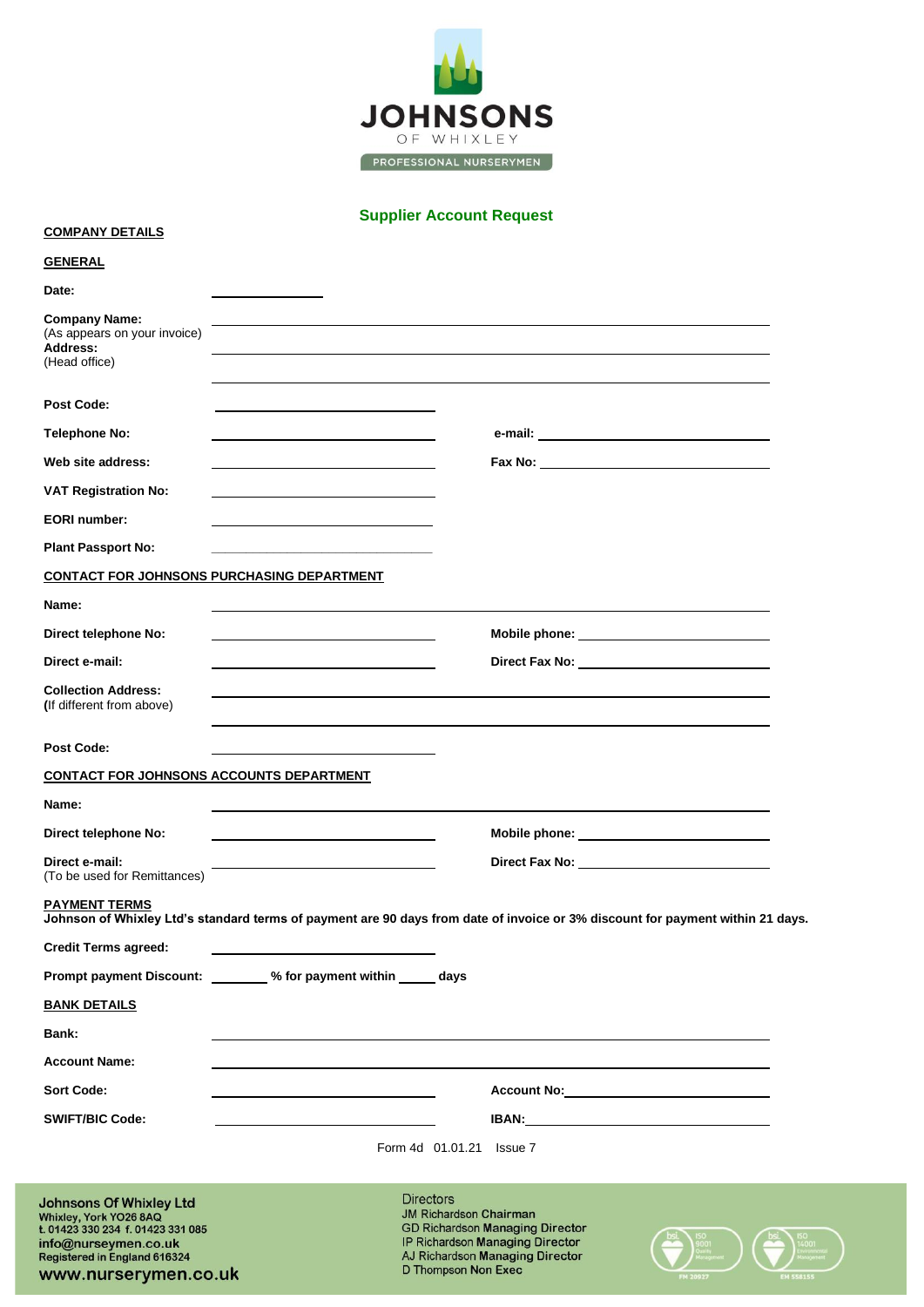

# **Terms and Conditions of Purchase (January 2021)**

(Terms & Conditions under which Johnsons of Whixley Ltd will buy from a seller)

#### **1. Definitions**

## **1.1.** In these **Contract Terms**:

'**Buyer**' means Johnsons of Whixley Limited, The Nurseries, Whixley, York, YO26 8AQ (Company Registration 616324; EORI GB 168 967 593 000; VAT GB 168 967 593);

'**Contract Terms**' means these terms and conditions of purchase;

'**Contract**' means each contract for the purchase of the **Goods** and the supply and acquisition of the **Services** on these **Contract Terms**;

'**Costs**' means all liabilities, losses (whether direct or indirect and including loss of profits), damages (including special and consequential damages), costs and expenses (including legal expenses) awarded against or incurred or paid by the **Buyer**;

'**Goods**' means the goods (including any instalment, component, part of or raw materials used in such goods) described in the **Order**;

'**Order**' means the **Buyer's** purchase order of which these **Contract Terms** form part;

'**Price**' means the price of the **Goods** and/or the **Services**;

'**Seller**' means the person, firm or company so described in the **Order**;

'**Services**' means the services (if any) described in the **Order**;

'**Specification**' includes any plans, drawings, data, description, samples, standards, catalogue or other information relating to the **Goods** and/or **Services**; and

'**Writing**' includes facsimile or email transmission and '**Written**' shall be construed accordingly.

**1.2.** Any reference to a statutory provision, regulation or protocol includes a reference to any modification or reenactment or replacement of the provision, regulation or protocol in force and all subordinate instruments, orders or regulations made under them.

Form 4d 01.01.21 Issue 7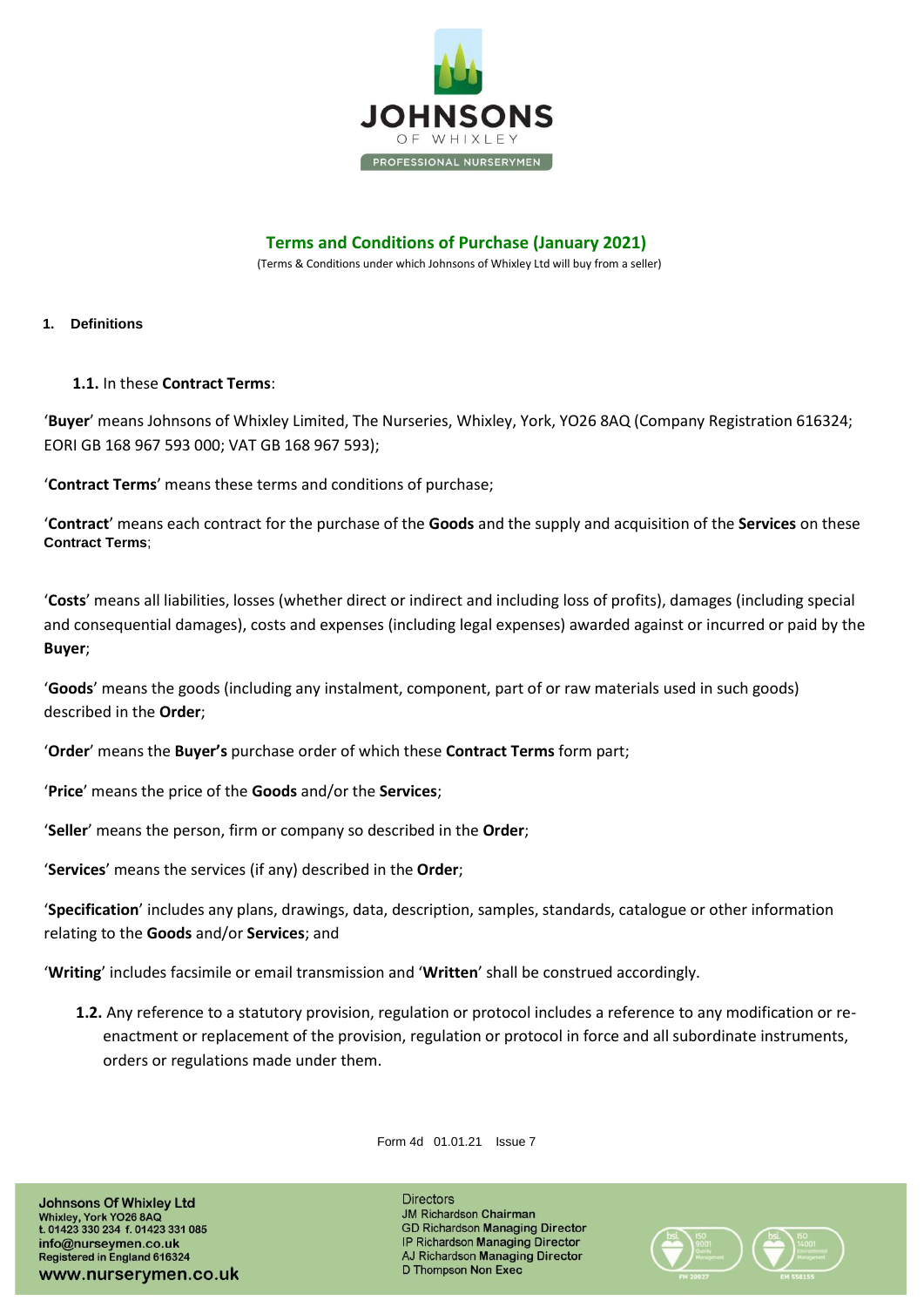

#### **2. Basis of purchase**

**2.1.** The **Order** constitutes an offer by the **Buyer** to purchase the **Goods** and/or acquire the **Services** subject to these **Contract Terms**.

**2.2.** Any of the following are deemed to constitute the **Seller's** agreement to comply with these **Contract Terms**:

**2.2.1.** any acceptance of an **Order** by the **Seller** (notwithstanding any conditions attached to such offer or acceptance or any purported incorporation of terms other than these **Contract Terms**);

**2.2.2.** the delivery or making ready for collection of any **Goods**; or

**2.2.3.** the performance of any **Services** by or on behalf of the **Seller**.

**2.3.** These **Contract Terms** shall apply to each **Contract** to the exclusion of any other terms and conditions on which any quotation has been given to the **Buyer** or subject to which the **Order** is accepted or purported to be accepted by the **Seller**.

**2.4.** No variation to these **Contract Terms** shall be binding unless agreed in writing by a member of the **Buyer's** Board of Directors.

## **3. Specifications and inspections**

**3.1.** It is the responsibility of the **Seller** to ensure the quantity, quality and description of the **Goods** and the **Services** shall be as specified in the **Order** and/or in any applicable **Specification** supplied by the **Buyer** to the **Seller** or agreed in **Writing** by the **Buyer**.

**3.2.** The **Seller** shall allow the **Buyer** during normal working hours to inspect and test the **Goods** during production, processing or storage at the premises of the **Seller** or any third party prior to despatch and to test the **Services** during performance. Any inspection or testing by the **Buyer** shall not relieve the **Seller** of its obligations under the **Contract**.

## **3.3.** If as a result of inspection or testing the **Buyer** is not satisfied

that the **Goods** and/or **Services** will comply in all respects with the **Contract** and the **Buyer** informs the **Seller** within seven days of inspection or testing, the **Seller** shall take the necessary steps to ensure compliance.

**3.4.** The **Goods** shall be marked in accordance with the **Buyer's** instructions and any applicable regulations or requirements of the carrier, and properly packed and secured so as to reach their destination in an undamaged condition.

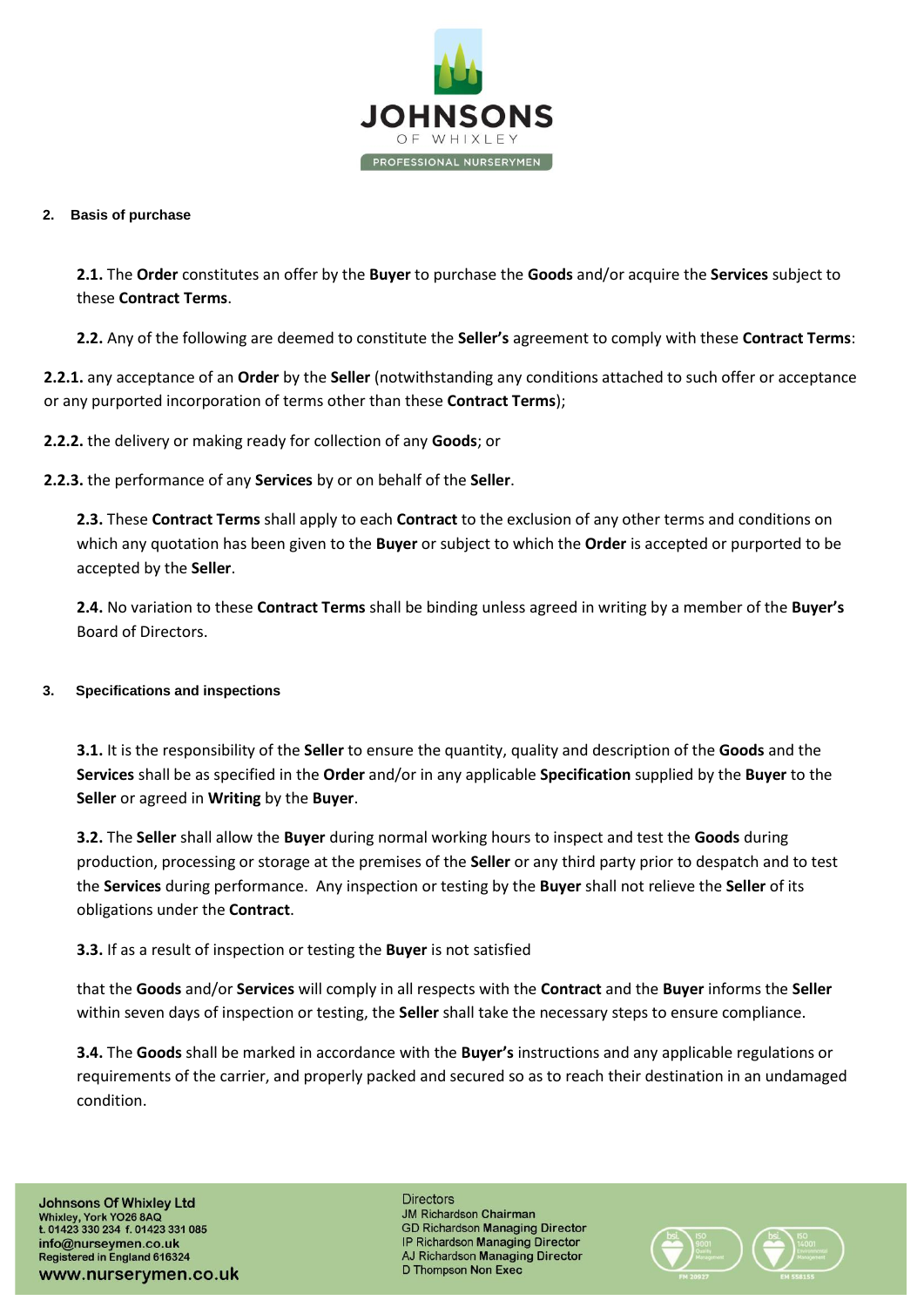

## **4. Price**

**4.1.** The **Price** of the **Goods** and the **Services** shall be as stated in the **Order** and, unless otherwise agreed by the **Buyer**, shall be:

**4.1.1.** exclusive of any applicable VAT (which shall be payable by the **Buyer** subject to receipt of a VAT invoice);

**4.1.2.** (for collected **Goods**) inclusive of all charges for packaging, packing, insurance of the **Goods** and any duties, imposts or levies other than VAT; and

**4.1.3.** (for deliveries) inclusive of all charges for packaging, packing, shipping, carriage, insurance and delivery of the **Goods** to the **Buyer's** specified delivery address and any duties, imposts or levies other than VAT.

**4.1.4.** agreed under INCOTERMS 2020 as specified on the **Order.**

**4.2.** No increase in the **Price** may be made (whether on account of increased material, labour or transport costs, fluctuation in rates of exchange or otherwise) without the prior written consent of the **Buyer**.

**4.3.** The **Buyer** shall be entitled to any discount for prompt payment, bulk purchase, volume or purchase customarily granted by the **Seller**. In the absence of any other written agreement the **Buyer** shall be entitled to take a discount of 3% for payment within 21 days of receipt of invoice.

**4.4.** The **Buyer** shall be entitled to recover or deduct from the **Price**:

**4.4.1.** any amount which is disputed by the **Buyer**, pending resolution of such dispute;

**4.4.2.** any **Costs** incurred as a result of the non-supply or rejection of **Goods** or **Services**; and

**4.4.3.** any sums owing by the **Seller** to the **Buyer** or by any other company within the **Seller's** group.

## **5. Invoicing and Payment**

- **5.1.** Time of payment shall not be of the essence of the **Contract**.
- **5.2.** The **Seller** may only invoice for items that are included in the **Order**.
- **5.3.** Invoices may be sent on or after receipt of the **Goods** or **Services**.
- **5.4.** In order to be processed, each invoice must quote the **Order** number.

**5.5.** No sum may be invoiced more than 90 days after the collection or delivery of the **Goods** or the performance of the **Services**.

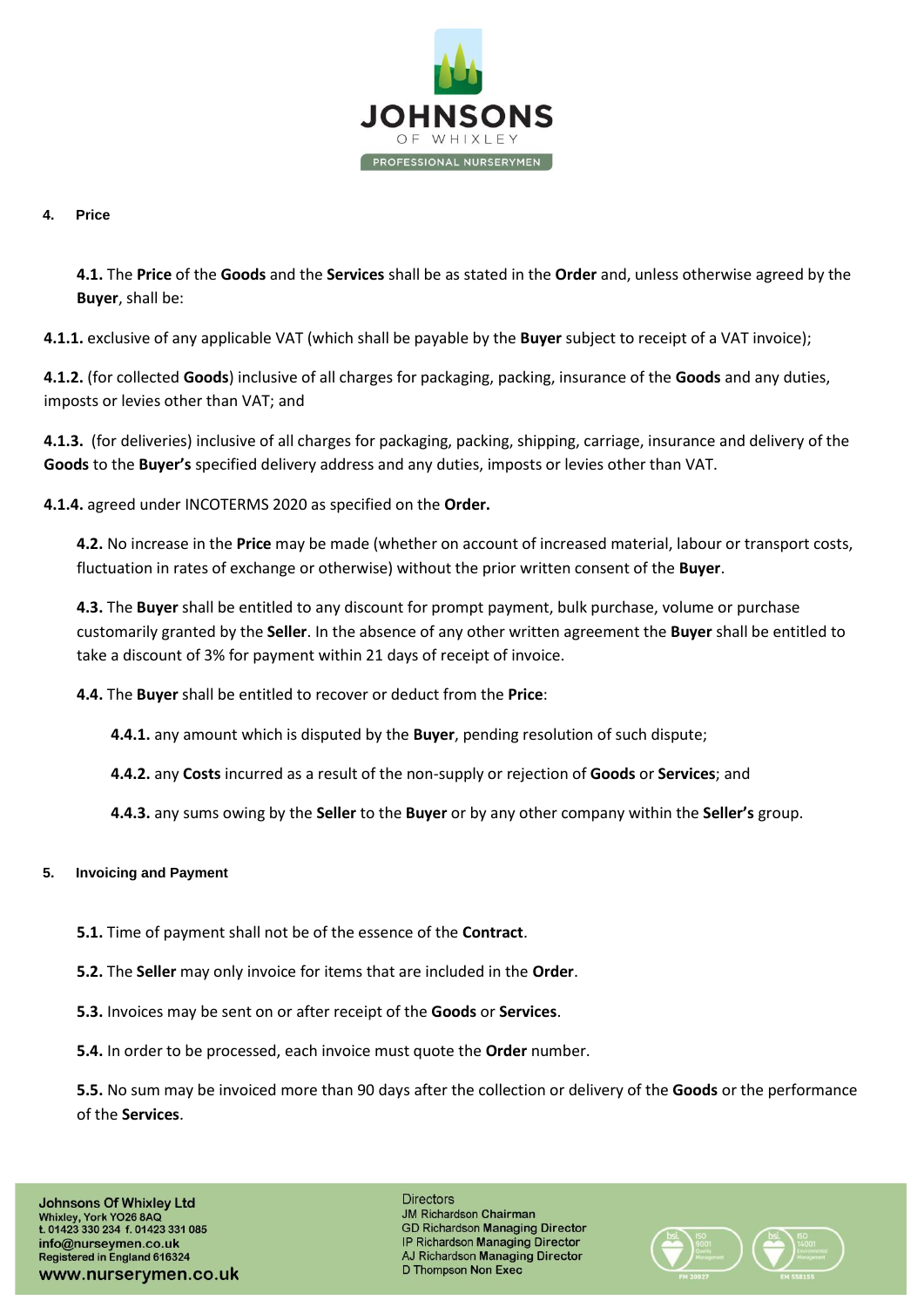

**5.6.** In the absence of any other **Written** agreement, the **Buyer** shall pay the **Price** of the **Goods** and/or the **Services** within 90 days after the end of the month following receipt by the **Buyer** of a proper invoice or, if later, after acceptance of the **Goods** or **Services** in question by the **Buyer**.

## **6. Information**

**6.1.** The **Seller** shall provide to the **Buyer** on request any information about the **Goods**, and any components, parts or raw materials used in producing the **Goods** that the **Buyer** considers necessary including information relating to any possible risks to health and safety presented by the **Goods**.

## **7. Delivery or collection**

**7.1.** Time of delivery or collection of the **Goods** and of performance of the **Services** is of the essence of the **Contract**.

**7.2.** The **Goods** shall be delivered to or collected from, and the **Services** shall be performed at, the address specified by the **Buyer** on the date or within the period stated in the **Order**. The **Buyer** reserves the right to amend any delivery or collection instructions.

**7.3.** Delivery will be between 0730 - 1600 Monday to Thursday and 0730 - 1230 Friday unless otherwise agreed with the **Buyer** in **Writing** prior to delivery.

**7.4.** No additional charges will be paid by the **Buyer** to the **Seller** in the event of a delay, regardless of the cause, in unloading the delivery of an **Order** or performance of a **Service** at the address specified by the **Buyer**.

**7.5.** Delivery shall be deemed to be made on receipt of the **Goods** and/or the **Services** by the **Buyer** in accordance with all terms of the **Contract**.

**7.6.** Where the date of delivery of the **Goods** or of performance of the **Services** is to be specified after the placing of the **Order**, the **Seller** shall give the **Buyer** reasonable notice of the specified date.

**7.7.** Each consignment of **Goods** must be accompanied by a prominently displayed delivery note stating the number of the **Order**, full description and quantity of **Goods** supplied, plant passport numbers, Intrastat numbers and values, all relevant packaging information (including number of pallets, CC trolleys (which must be correctly labelled in accordance with CC's current protocol) shelves and extensions), delivery address and **Seller's** invoice number.

**7.8.** A copy of the delivery note must be e-mailed to the Purchasing and Incoming Goods department of the **Buyer** not less than 12 hours prior to delivery or collection.

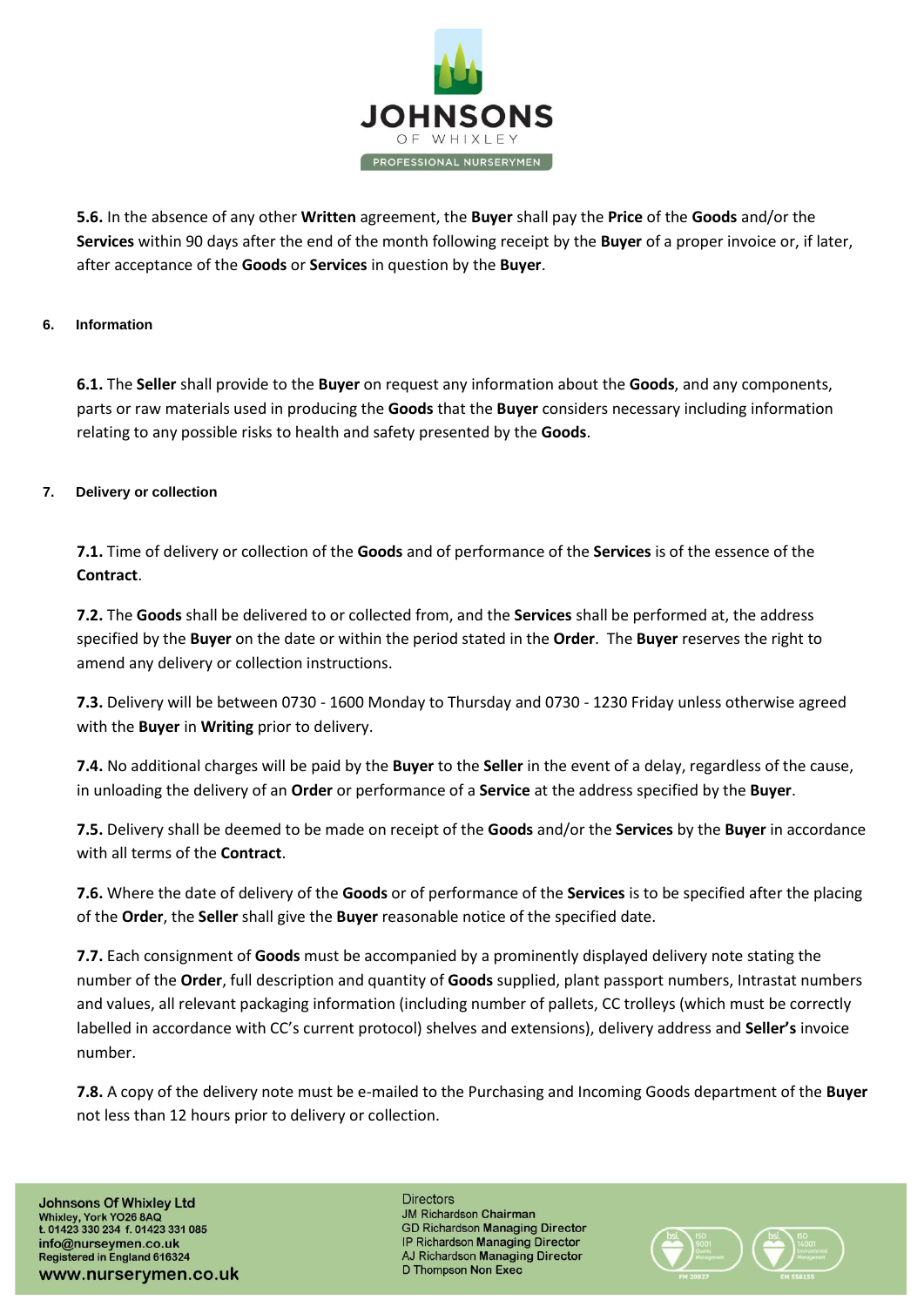

**7.9.** The **Buyer** shall not accept delivery or performance by instalments unless previously agreed in writing. If **Goods** are to be delivered or **Service**s are to be performed by instalments, the **Contract** will be treated as a single contract and not severable.

**7.10.** Delivery of the **Goods** will be made under INCOTERMS 2020 as specified on the **Order.**

## **8. Acceptance**

**8.1.** The **Seller** shall supply the **Buyer** in good time with any instructions or other information required enabling the **Buyer** to accept delivery of the **Goods** and performance of the **Services**.

**8.2.** The **Buyer** shall be entitled to reject all or any part of the **Goods** delivered or **Services** performed which are not in accordance with the **Contract**, including a right to reject defective **Goods** even if the defect is minor.

**8.3.** The signing of any delivery note or other document acknowledging physical receipt of any **Goods** shall not be deemed to constitute or evidence acceptance of the **Goods**.

**8.4.** The **Buyer** shall not be deemed to have accepted any **Goods** and/or **Services** until the **Buyer** has had a reasonable time to inspect or test them following delivery or, if later, within a reasonable time after, any latent defect has become apparent.

**8.5.** The **Buyer** shall not be deemed to have accepted the **Goods** merely by virtue of the **Goods** having been sold to a third party upon or after delivery or the **Goods** having been incorporated or converted them into other products or works.

**8.6.** The **Buyer** shall not be deemed to have accepted the **Goods** or **Services** by virtue of having required the **Seller** to repair or replace **Goods** or **Services** under these **Contract Terms**.

**8.7.** The **Seller** shall remove any packaging material or any **Goods** rejected by the **Buyer** within seven working days of notification of the rejection, after which the **Buyer** reserves the right to remove or destroy the **Goods**, any **Costs** incurred may be debited to the **Seller**.

**8.8. Goods** showing inherent pest or disease symptoms within 30 days of delivery, unless the symptoms are those of a notifiable pest or disease as defined by UK Legislation or where statutory action is required by APHA, in which case it will be 120 days, will be rejected and disposed of and all **Costs** reclaimed.

**8.9. Goods** showing signs of weed infestation within 90 days of delivery will be rejected and disposed of and all **Costs** reclaimed.

Form 4d 01.01.21 Issue 7

**Johnsons Of Whixley Ltd** Whixley, York YO26 8AQ<br>t. 01423 330 234 f. 01423 331 085 info@nurseymen.co.uk Registered in England 616324 www.nurserymen.co.uk

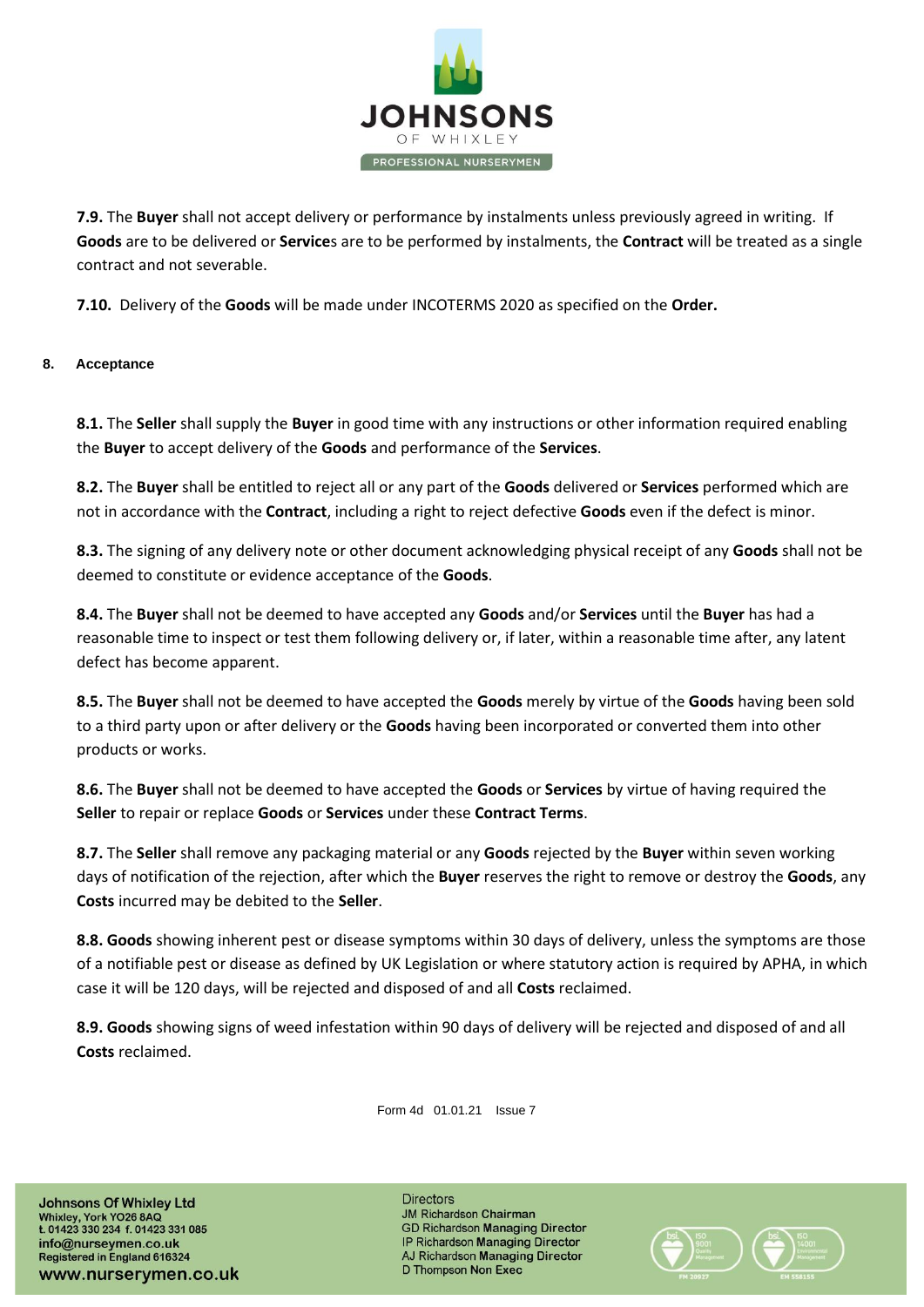

#### **9. Risk and Title**

**9.1.** Risk of damage to or loss of the **Goods** supplied shall pass from the **Seller** upon acceptance by the **Buyer** in accordance with the **Contract**.

**9.2.** Risk shall not pass to the **Buyer** by virtue of the **Goods** having been sold to a third party.

**9.3. T**itle of the **Goods** shall pass to the **Buyer** upon collection by the **Buyer** or contracted haulier or delivery to the address specified, unless payment for the **Goods** is made prior to collection or delivery, when it shall pass to the **Buyer** once payment has been made.

## **10. Compliance**

**10.1.** The **Seller** shall comply with all applicable regulations (including the General Product Safety Regulations 1994) and other legal requirements concerning the manufacture, packaging, labelling, packing and delivery of the **Goods** and performance of the **Services** and concerning hazardous substances.

**10.2.** Any **Goods** that are hazardous shall be appropriately marked, packed and carried.

## **11. Warranties**

**11.1.** The **Seller** warrants to the **Buyer** that it is fully experienced, qualified, equipped, organised and financed to perform its obligations under the **Contract.** 

## **11.2.** The **Seller** warrants to the **Buyer** that the **Goods**:

**11.2.1.** will be of satisfactory quality and fit for all purposes for which the **Goods** are commonly supplied;

- **11.2.2.** will be free from defects in design, material and workmanship;
- **11.2.3.** will correspond with any relevant **Specification**;

**11.2.4.** will comply with all statutory requirements, regulations and UK regulations relating to the manufacture and sale of the **Goods** or the supply of the **Services** including product safety, packaging, labelling (including the appropriate British Standard or equivalent specification unless otherwise agreed), the Consumer Protection Act 1987, the General Product Safety Regulations 1994, under any regulations relating to hazardous substances or under the Environmental Protection Act 1990;

**11.2.5.** will, where plants and plant products, conform to the current requirements of UK plant health legislation; and

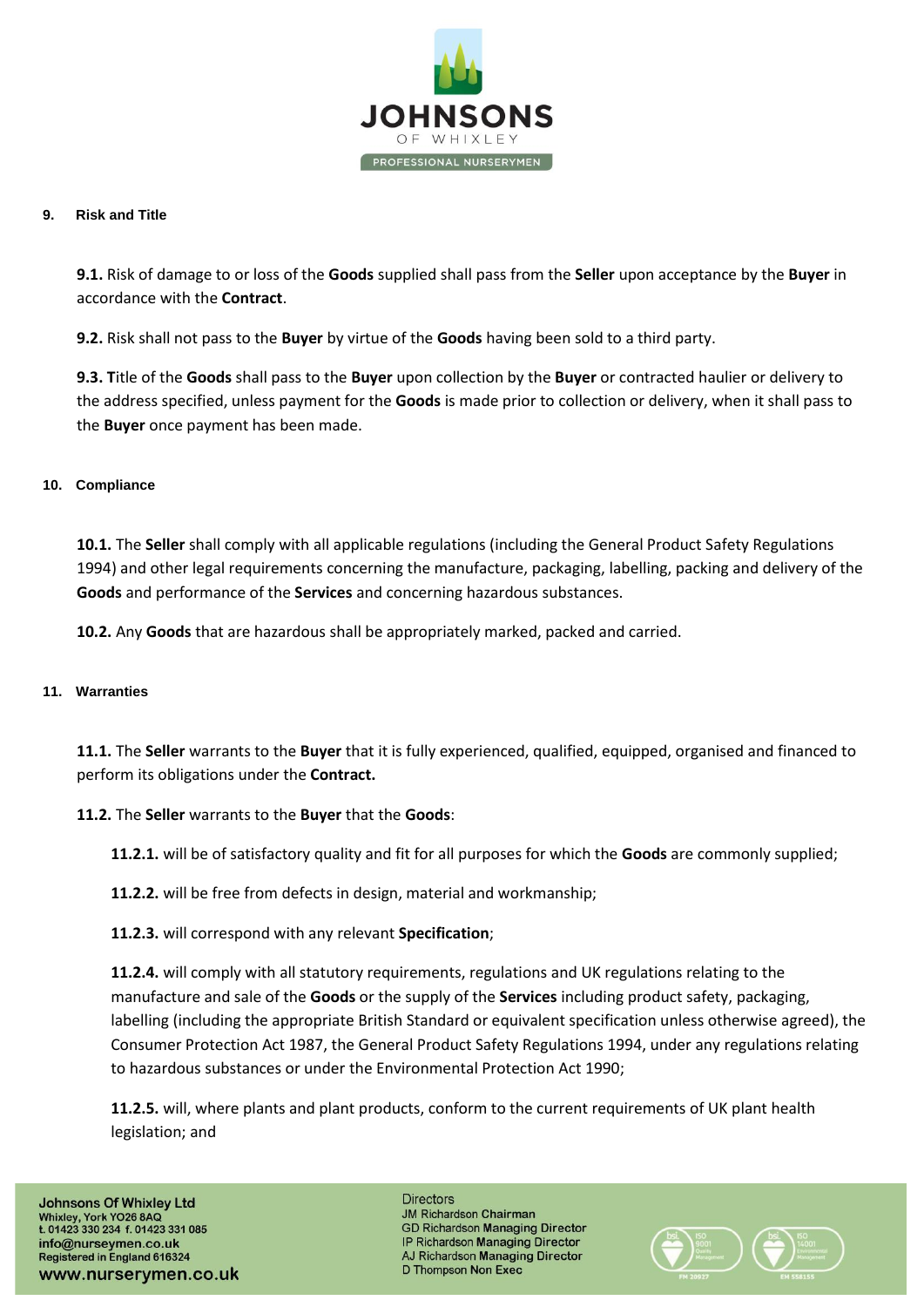

**11.2.6.** will comply with all applicable health and safety requirements.

## **11.3.** The **Seller** warrants to the **Buyer** that the **Services**:

**11.3.1.** will be performed by appropriately qualified and trained personnel, with due care and diligence and to such standards of quality as it is reasonable for the **Buyer** to expect in all the circumstances; and

**11.3.2.** will comply with all statutory requirements, regulations and UK regulations relating to the performance of the **Services**.

## **12. Rights and Remedies on Default**

**12.1.** If **Goods** are not delivered in whole or in part or **Services** are not performed on the due date then the **Buyer** shall be entitled to cancel the **Order** (or any part) without liability to the **Seller** and purchase substitute items or services elsewhere and recover from the **Seller** any loss or additional **Costs** incurred.

**12.2.** If any **Goods** or **Services** are not supplied or performed in accordance with the **Contract**, then the **Buyer** shall be entitled at any time within 24 months from the date of first use and/or completed performance of the **Goods** and **Services**:

**12.2.1.** to require the **Seller** to repair the **Goods** or replace the **Goods** or **Services** in accordance with the **Contract** within seven days (and the provisions of this **Contract Term** shall apply to any such repaired or replaced **Goods** or

#### **Services**); or

**12.2.2.** whether or not the **Buyer** has previously required the **Seller** to repair the **Goods** or to supply any replacement **Goods** or **Services**, to cancel the **Contract** and require the repayment of any part of the **Price** which has been paid.

#### **13. Indemnity**

**13.1.** The **Seller** shall indemnify the **Buyer** in full against all **Costs** as a result of or in connection with:

**13.1.1.** breach of any warranty or other **Contract Term**;

**13.1.2.** any claim that the **Goods** infringe, or their importation, use or resale, infringes the patent, copyright, registered or unregistered design right, trade mark or other intellectual property rights of any other person;

**13.1.3.** any claim made against the **Buyer** in respect of any breach or alleged breach by the **Buyer** of any statutory provision, regulation or bye-laws or other rule of law arising from the acts or omissions of the Seller or its employees, agents or subcontractors;

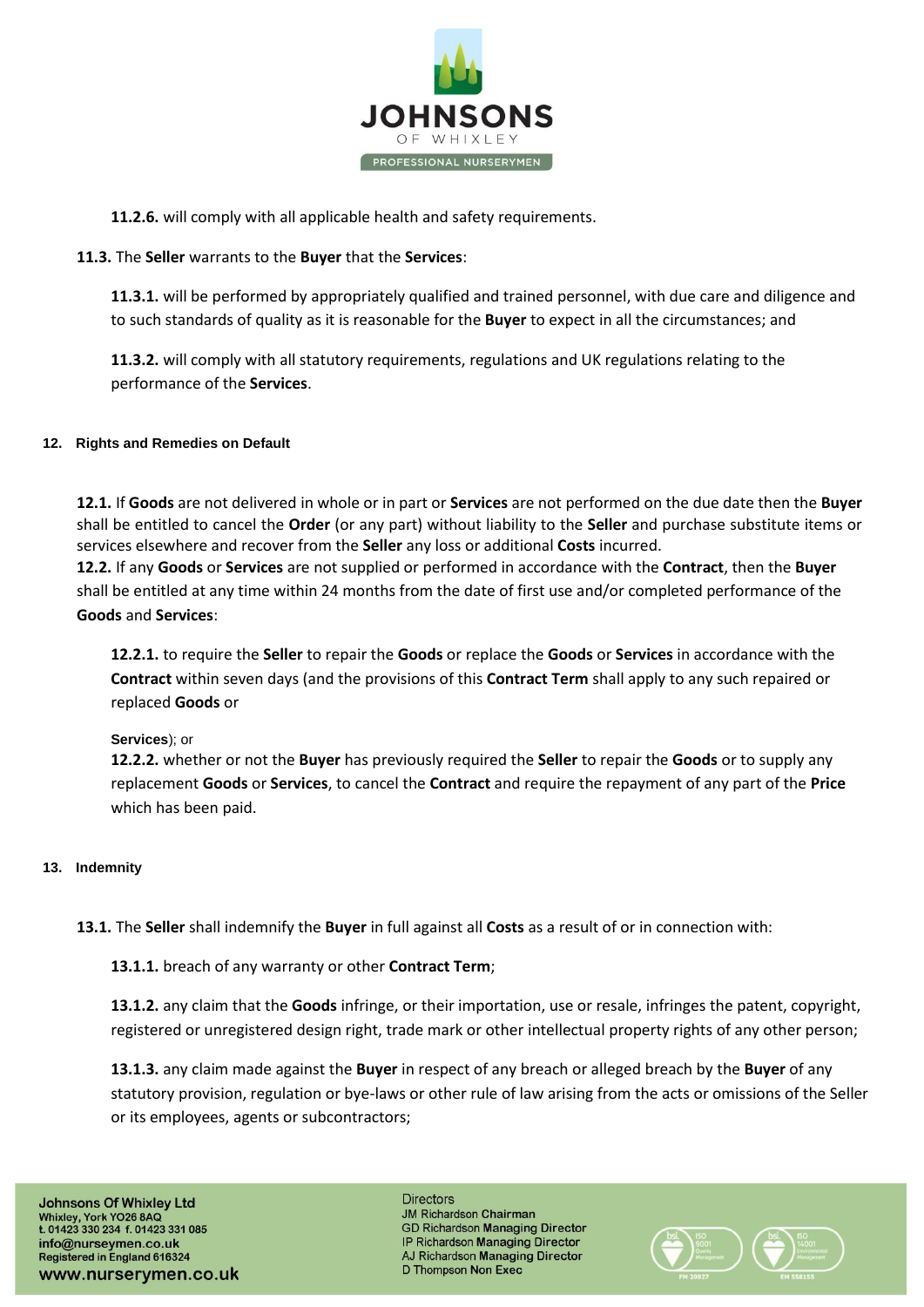

**13.1.4.** any act or omission of the Seller or its employees, agents or sub-contractors in supplying, delivering and installing the **Goods** and in performing the **Services**, including any injury, loss or damage to persons caused or contributed to by any of their negligence or by faulty design, workmanship or materials.

## **14. Termination**

**14.1.** The **Buyer** shall be entitled to cancel the **Order** in respect of all or part only of the **Goods** and/or the **Services** by giving notice to the **Seller** at any time prior to delivery or performance without incurring any liability to the **Seller** other than to pay for **Goods** and/or **Services** already delivered or performed at the time of such notice.

**14.2.** The **Buyer** shall be entitled to terminate the **Contract** without liability to the **Seller** and reserving all rights of the **Buyer** by giving notice to the **Seller** at any time if:

**14.2.1.** (without prejudice to any other Contract Term) the **Seller** is in breach of any of its obligations under these **Contract Terms**;

**14.2.2.** the **Seller** makes any voluntary arrangement with its creditors (within the meaning of the Insolvency Act 1986) or becomes subject to an administration order or goes into liquidation or bankruptcy or an encumbrancer takes possession, or a receiver is appointed, of any of the property or assets of the S**eller** or anything analogous occurs under the laws of another jurisdiction; or

**14.2.3.** the **Seller** ceases, or threatens to cease, to carry on business, or substantially changes the nature of its business; or

**14.2.4.** the **Buyer** reasonably believes that any of the events mentioned above is about to occur in relation to the **Seller** and notifies the **Seller** accordingly.

## **15. Representatives at our Premises**

**15.1.** The **Seller** will ensure that all its employees, agents and sub-contractors comply with the **Buyer's** regulations when at the **Buyer's** premises and carry official identification at all times which shall be produced on request by any member of the **Buyer's** staff.

**15.2.** The **Buyer** reserves the right to search all such persons who have been permitted access to the **Buyer's** premises and their property and/or vehicles at the time of their arrival and/or departure from the **Buyer's** premises.

Form 4d 01.01.21 Issue 7

**Johnsons Of Whixley Ltd** Whixley, York YO26 8AQ<br>t. 01423 330 234 f. 01423 331 085 info@nurseymen.co.uk Registered in England 616324 www.nurserymen.co.uk

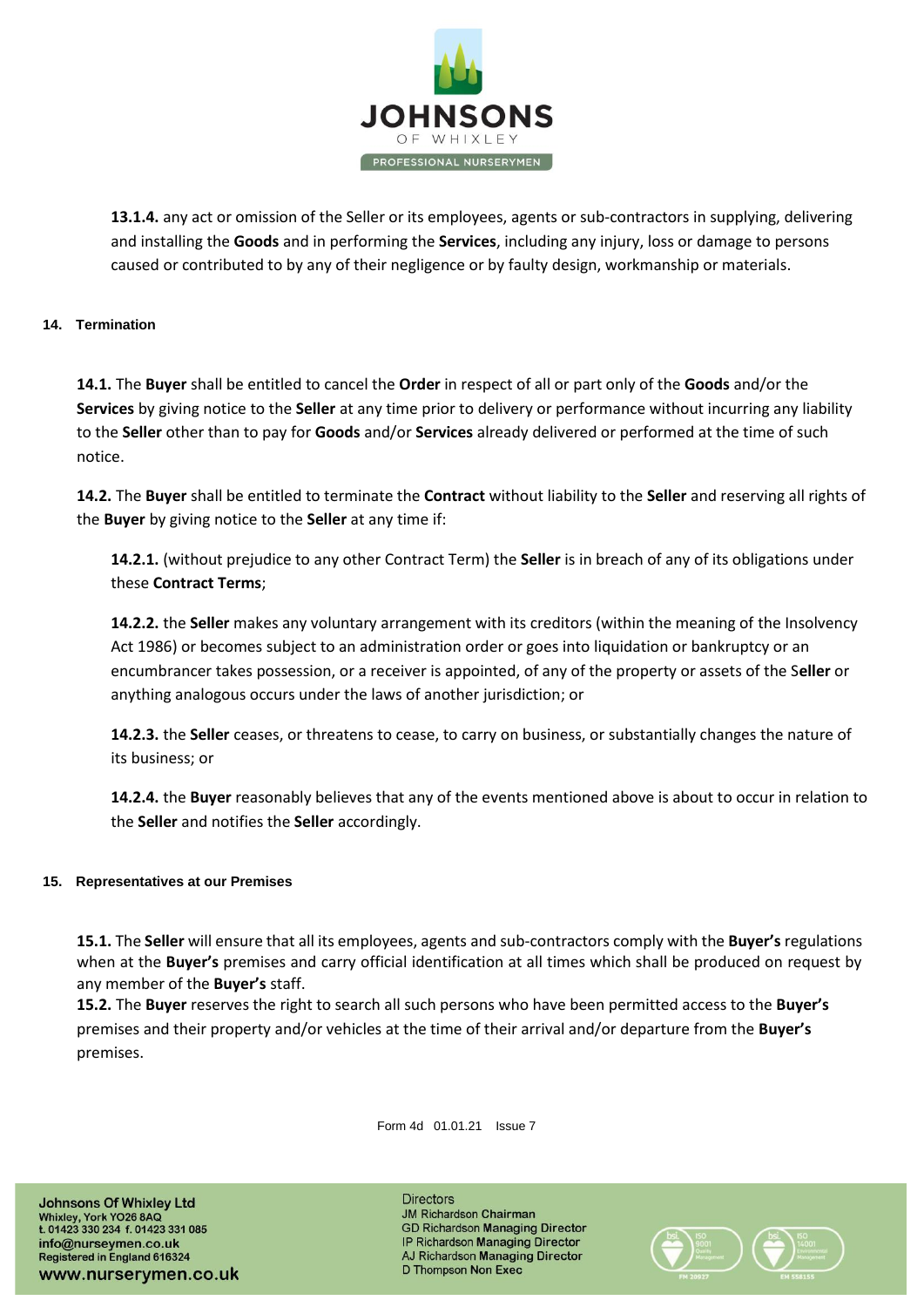

#### **16. Confidentiality**

**16.1.** All information supplied to the **Seller** by the **Buyer** at any time in connection with the award of the **Contract**, the **Contract** and any **Specification** is and remains the **Buyer's** property and shall be regarded as confidential.

#### **17. General**

**17.1.** The **Seller** shall at all times maintain adequate insurance cover with a reputable insurer against its liability under the **Contract** and shall produce the policy and latest premium receipt to the **Buyer** on demand.

**17.2.** The **Order** is personal to the **Seller** and the **Seller** shall not transfer, assign, charge, dispose of or deal with in any manner or purport to do the same any of its rights or beneficial interests.

**17.3.** The **Seller** shall not sub-contract any of its obligations under the **Contract**.

**17.4.** Any notice to be given by either party to the other under these **Contract Terms** must be in **Writing** addressed to that other party at its registered office or principal place of business or such other address as may have been notified for these purposes.

**17.5.** Any waiver by the **Buyer** of any breach is not a waiver of any subsequent breach.

**17.6.** Failure or delay by the **Buyer** in enforcing or partially enforcing any provision of the **Contract** is not a waiver of any of its rights under the **Contract**.

**17.7.** If any provision of these **Contract Terms** is held by any competent authority to be invalid or unenforceable in whole or in part the validity of the other provisions of these **Contract Terms** and the remainder of the provision in question shall not be affected.

**17.8.** The laws of England shall govern the **Contract**, and the parties submit to the non-exclusive jurisdiction of the English Courts.

**17.9.** The **Contract** does not create, confer or purport to confer any benefit or right enforceable by any person not a party to it by virtue of the Contracts (Rights of Third Parties) Act 1999.

Form 4d 01.01.21 Issue 7

**Johnsons Of Whixley Ltd** Whixley, York YO26 8AQ<br>t. 01423 330 234 f. 01423 331 085 info@nurseymen.co.uk Registered in England 616324 www.nurserymen.co.uk

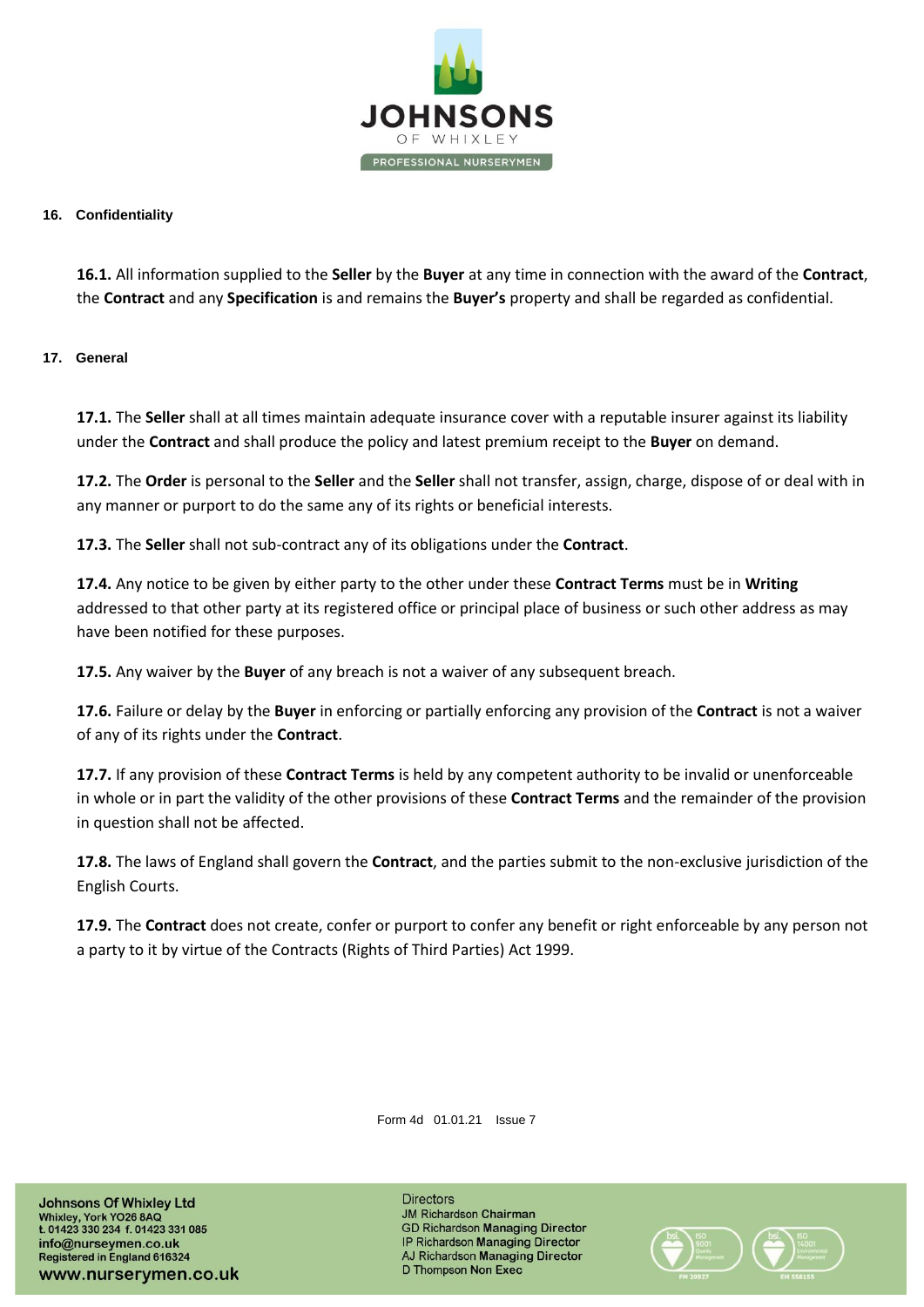

# **Modern Slavery Statement**

**Company:**

Johnsons of Whixley is a three-generation family business based in Whixley, North Yorkshire, established in 1921 and synonymous with quality, service and integrity. We are one of the longest established and largest commercial nursery businesses in Europe and a trusted supplier of plants and trees to the amenity and garden retail sectors in the UK. We grow and nurture our plants at our six production sites across the Vale of York.

We have a multifaceted management team and an intensely loyal workforce, many of whom have underpinned our business for over 30 years.

Accredited to the international quality standards ISO 9001:2015 and the environmental standard ISO 14001:2015, we are proud to be one of the few true net contributors to the environment.

We work with a range of suppliers who provide products and services to support our business.

#### **Introduction from the Chairman:**

Slavery and human trafficking remains a hidden blight on our global society. We all have a responsibly to be alert to the risks, however small, in our business and in the wider supply chain. Employees are informed of this statement, are expected to report concerns and management are expected to act upon them.

#### **Definitions:**

The company considers that modern slavery encompasses:

- Human trafficking;
- Forced work, through mental or physical threat;
- Being owned or controlled by an employer through mental or physical abuse of the threat of abuse;
- Being dehumanised, treated as a commodity or being bought or sold as property;
- Being physically constrained or to have restriction placed on freedom of movement.

#### **Commitment:**

Johnson of Whixley acknowledge its responsibilities in relation to tackling modern slavery and commits to complying with the provisions in the Modern Slavery Act 2015. We are committed to ensuring that there is no modern slavery or human trafficking in our supply chains or in any part of our business and are committed to acting ethically and with integrity in all our business relationships and to implementing and enforcing effective systems and controls to ensure slavery and human trafficking is not taking place anywhere in our supply chains.

We inform our suppliers of this statement and expect them to adhere to the same high standards.

This statement is made pursuant to section 54(1) of the Modern Slavery Act 2015 and constitutes our group's slavery and human trafficking statement for the current financial year. This statement has been reviewed and approved by the Johnsons of Whixley Board of Directors.

**John Richardson Chairman Johnsons of Whixley Limited** 

Form 4d 01.01.21 Issue 7

**Johnsons Of Whixley Ltd** Whixley, York YO26 8AQ<br>t. 01423 330 234 f. 01423 331 085 info@nurseymen.co.uk Registered in England 616324 www.nurserymen.co.uk